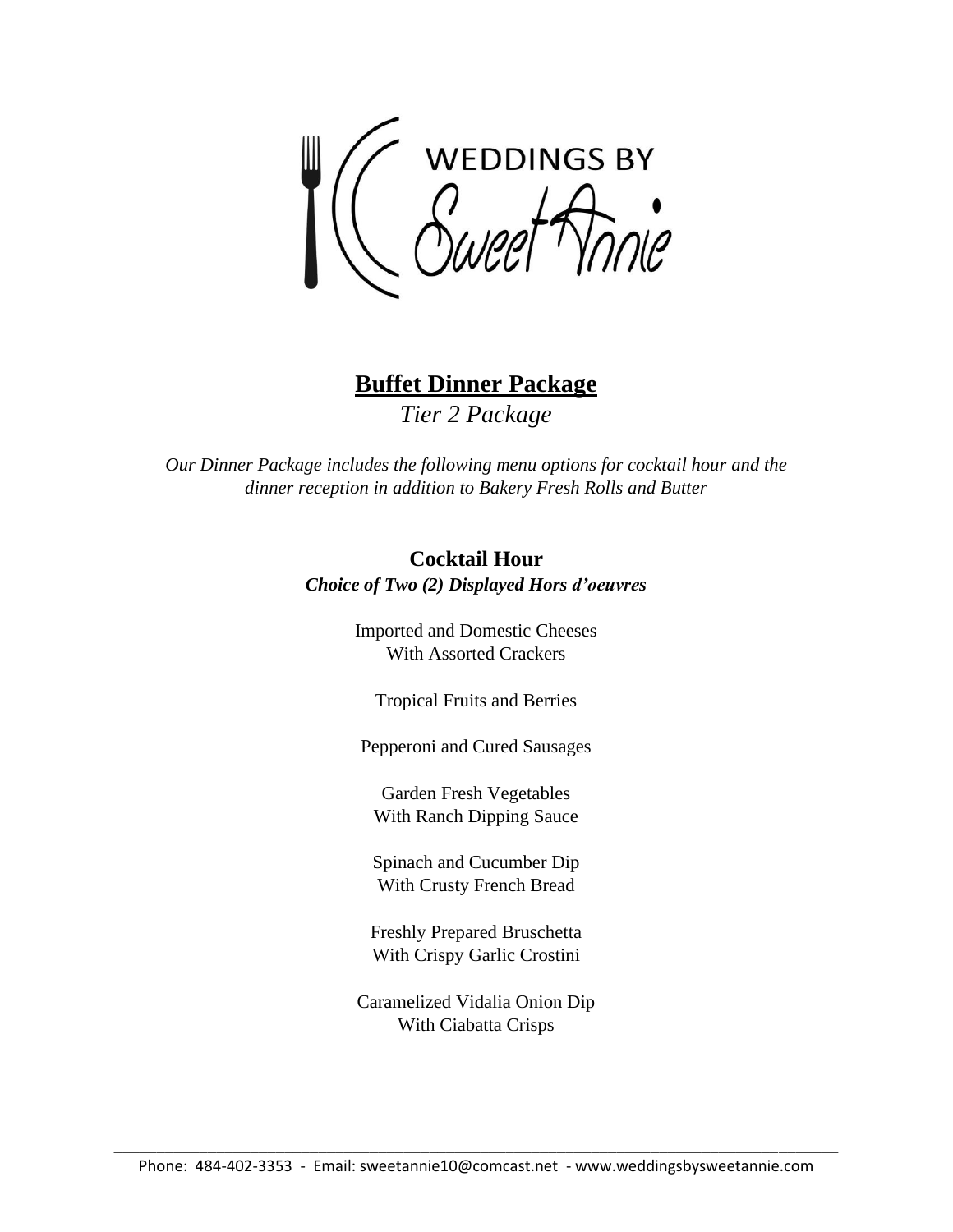## **Dinner Buffet**

#### *Choice of One (1) Salad*

Caesar Salad With Garlic Croutons

Steakhouse Salad With Choice of Dressing

Spinach and Strawberry Salad With Sharp Cheddar

Garden Style Spring Mix Salad

### *Choice of Two (2) Entrees*

Braised Hunters Style Chicken With Mushroom and Onions

Sausage Scallopini With Peppers, Onions, and Mushrooms

Savory Roast Pork Loin

Creole Chicken Over Long Grain Rice

Pit Smoked Beef

Hickory Smoked Pulled Pork With Bakery Fresh Buns

Herb Roasted Chicken

Pulled BBQ Chicken

Grilled Chicken Bruschetta

Roasted Chopped Steak in Mushroom Gravy

Smothered Roast Pork Tenderloin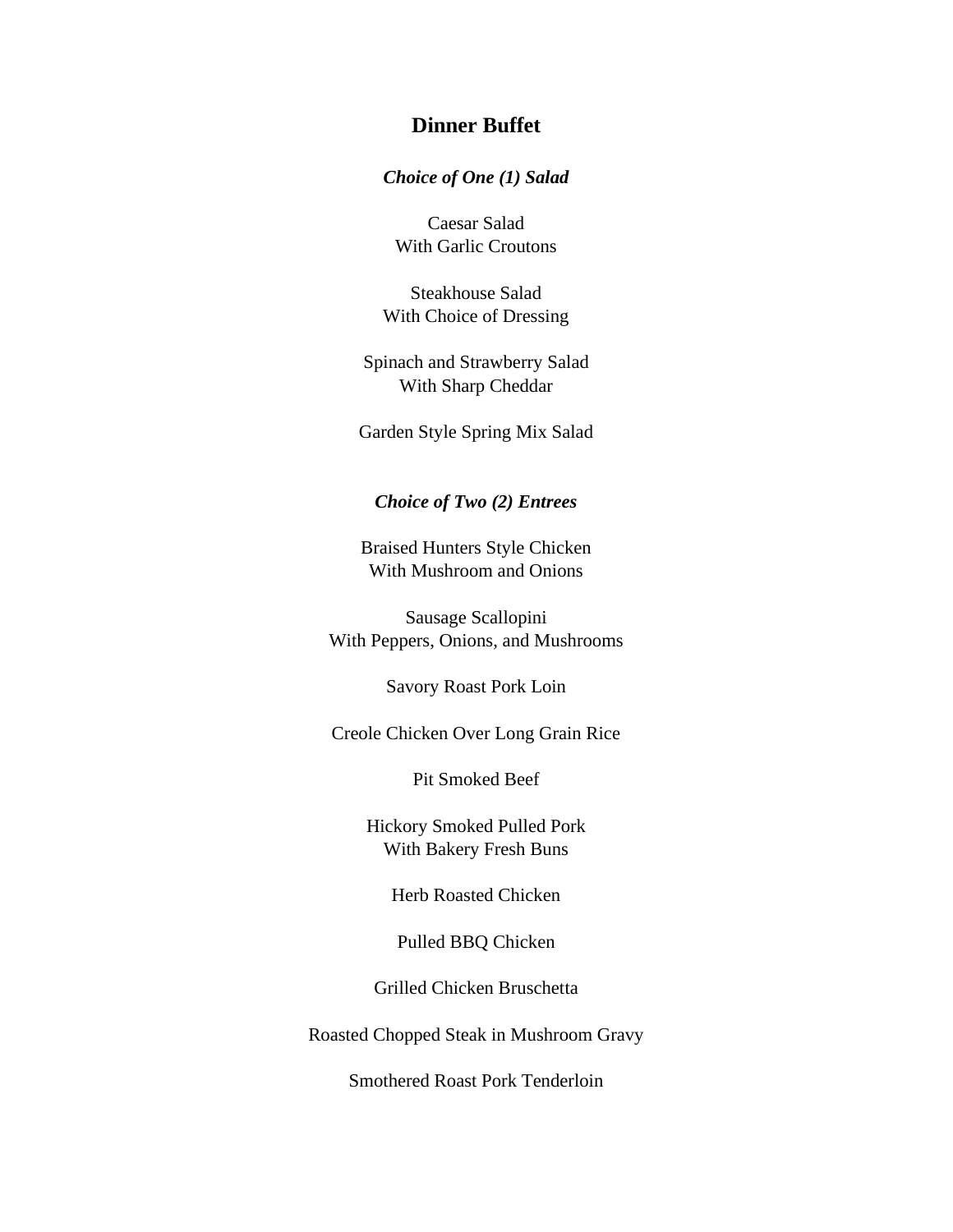### *Choice of Two (2) Hot Sides*

Mashed Potatoes

Broccoli Romano

Herb Roasted Potatoes

Spring Succotash

Pan Roasted Vegetables

Homestyle Mac and Cheese

Baked Penne Pasta With Four Cheeses Mixed Vegetables

Buttered Green Beans

Country Style Bread Stuffing With Sweet Apples

Medley of Fresh Grilled Vegetables

## *Choice of One (1) Cold Side*

Savory Coleslaw

Potato Salad

Greek Pasta Salad

Cinnamon Applesauce

Classic Macaroni Salad

Marinated Spring Vegetables

Fresh Fruit Salad With Seasonal Berries

Tri Color Pasta Salad With Vegetable Confetti

Charred Corn and Avocado Salad